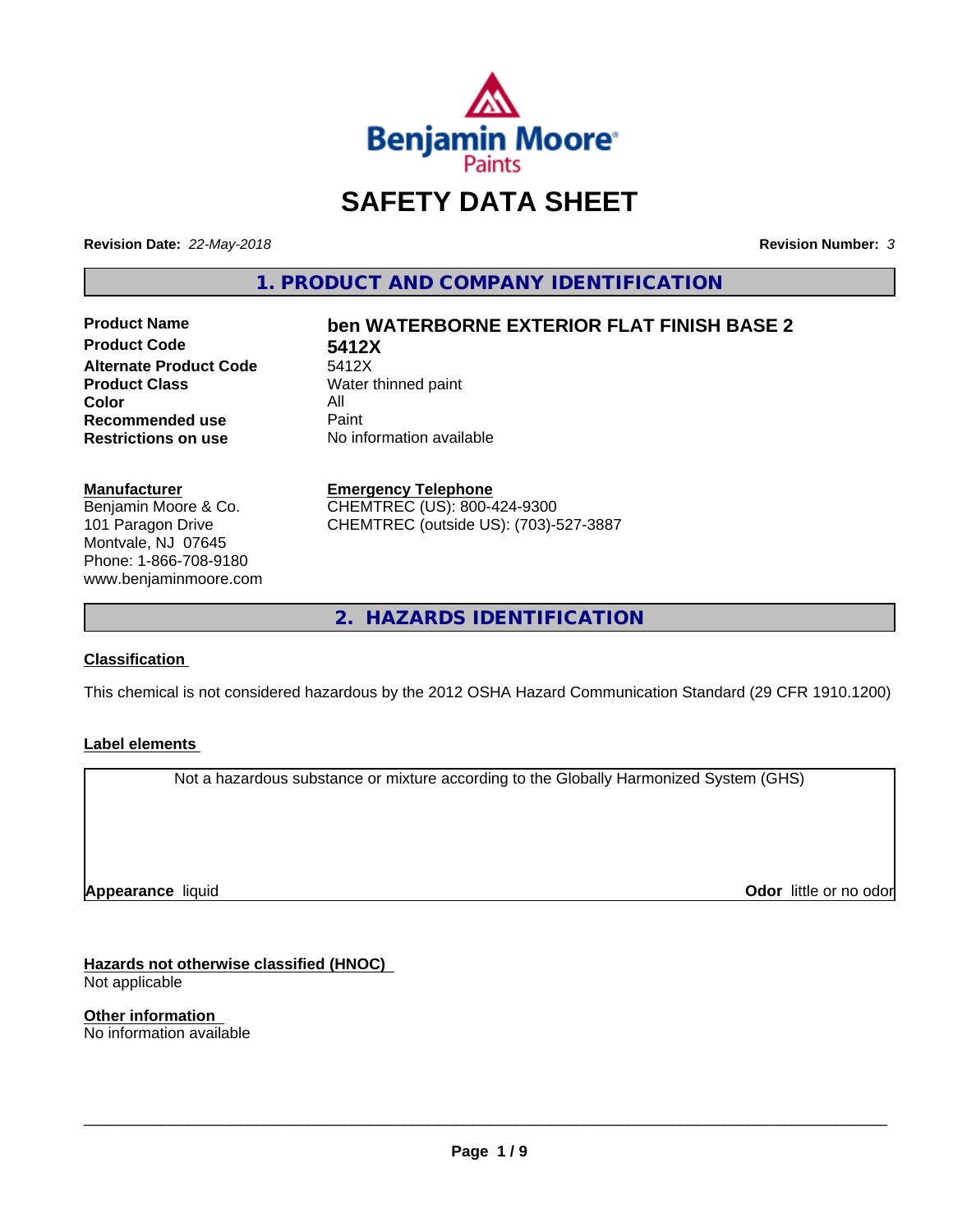## **3. COMPOSITION INFORMATION ON COMPONENTS**

\_\_\_\_\_\_\_\_\_\_\_\_\_\_\_\_\_\_\_\_\_\_\_\_\_\_\_\_\_\_\_\_\_\_\_\_\_\_\_\_\_\_\_\_\_\_\_\_\_\_\_\_\_\_\_\_\_\_\_\_\_\_\_\_\_\_\_\_\_\_\_\_\_\_\_\_\_\_\_\_\_\_\_\_\_\_\_\_\_\_\_\_\_

| Chemical name                   | CAS No.    | Weight-% |
|---------------------------------|------------|----------|
| Titanium dioxide                | 13463-67-7 | $\cdot$  |
| Diatomaceous earth              | 61790-53-2 |          |
| Sodium C14-C16 olefin sulfonate | 68439-57-6 | v.J      |

|                                                  | 4. FIRST AID MEASURES                                                                                    |
|--------------------------------------------------|----------------------------------------------------------------------------------------------------------|
| <b>General Advice</b>                            | No hazards which require special first aid measures.                                                     |
| <b>Eye Contact</b>                               | Rinse thoroughly with plenty of water for at least 15 minutes and consult a<br>physician.                |
| <b>Skin Contact</b>                              | Wash off immediately with soap and plenty of water while removing all<br>contaminated clothes and shoes. |
| <b>Inhalation</b>                                | Move to fresh air. If symptoms persist, call a physician.                                                |
| Ingestion                                        | Clean mouth with water and afterwards drink plenty of water. Consult a physician<br>if necessary.        |
| <b>Most Important</b><br><b>Symptoms/Effects</b> | None known.                                                                                              |
| <b>Notes To Physician</b>                        | Treat symptomatically.                                                                                   |

**5. FIRE-FIGHTING MEASURES**

| <b>Suitable Extinguishing Media</b>                                              | Use extinguishing measures that are appropriate to local<br>circumstances and the surrounding environment.                                   |
|----------------------------------------------------------------------------------|----------------------------------------------------------------------------------------------------------------------------------------------|
| <b>Protective Equipment And Precautions For</b><br><b>Firefighters</b>           | As in any fire, wear self-contained breathing apparatus<br>pressure-demand, MSHA/NIOSH (approved or equivalent)<br>and full protective gear. |
| <b>Specific Hazards Arising From The Chemical</b>                                | Closed containers may rupture if exposed to fire or<br>extreme heat.                                                                         |
| <b>Sensitivity To Mechanical Impact</b>                                          | No.                                                                                                                                          |
| <b>Sensitivity To Static Discharge</b>                                           | No.                                                                                                                                          |
| <b>Flash Point Data</b><br>Flash Point (°F)<br>Flash Point (°C)<br><b>Method</b> | Not applicable<br>Not applicable<br>Not applicable                                                                                           |
| <b>Flammability Limits In Air</b>                                                |                                                                                                                                              |
| Lower flammability limit:                                                        | Not applicable                                                                                                                               |
|                                                                                  |                                                                                                                                              |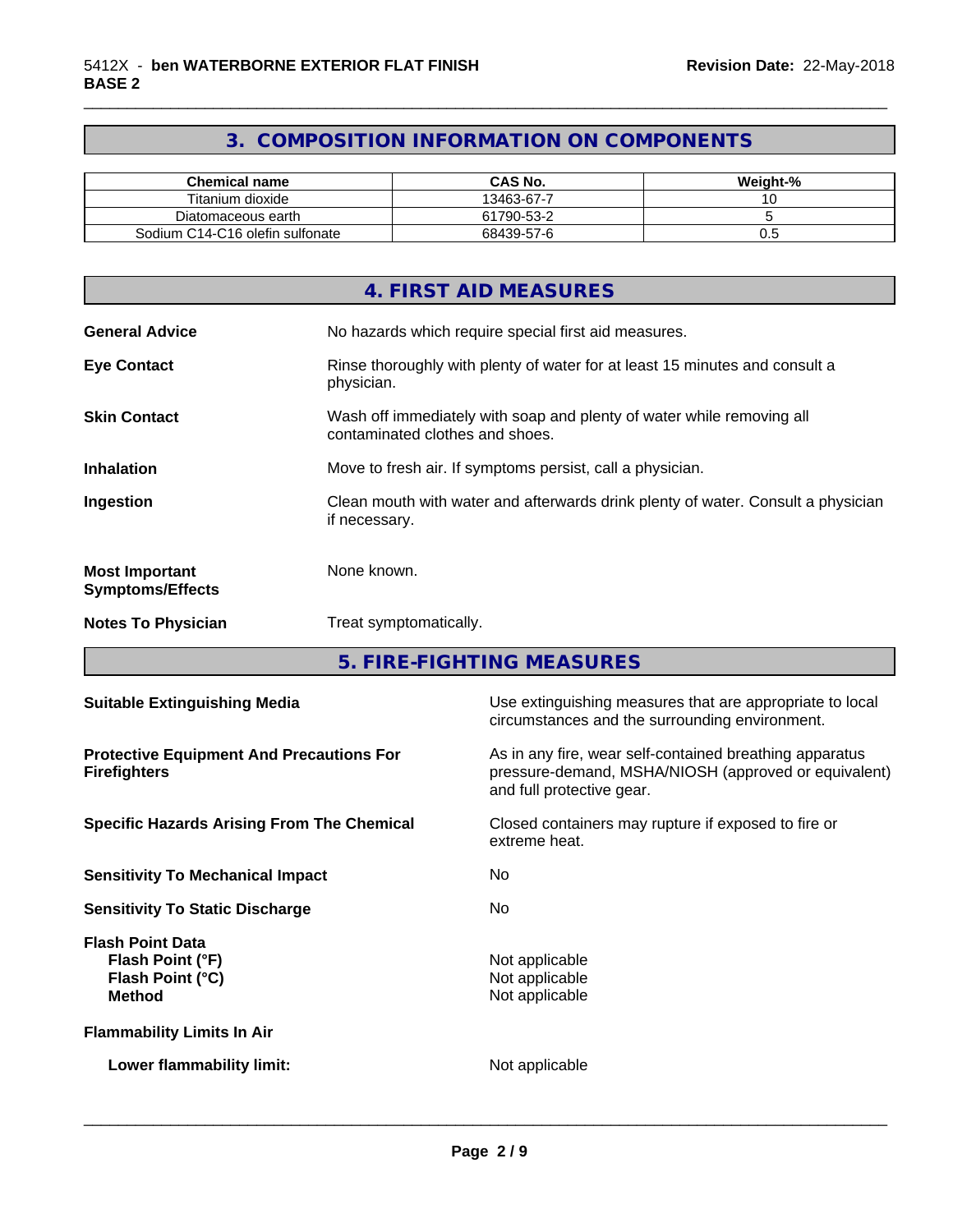| <b>Upper flammability limit:</b>         |           |                        | Not applicable        |                                |  |  |
|------------------------------------------|-----------|------------------------|-----------------------|--------------------------------|--|--|
| <b>NFPA</b>                              | Health: 1 | <b>Flammability: 0</b> | <b>Instability: 0</b> | <b>Special: Not Applicable</b> |  |  |
| <b>NFPA Legend</b><br>0 - Not Hazardouel |           |                        |                       |                                |  |  |

\_\_\_\_\_\_\_\_\_\_\_\_\_\_\_\_\_\_\_\_\_\_\_\_\_\_\_\_\_\_\_\_\_\_\_\_\_\_\_\_\_\_\_\_\_\_\_\_\_\_\_\_\_\_\_\_\_\_\_\_\_\_\_\_\_\_\_\_\_\_\_\_\_\_\_\_\_\_\_\_\_\_\_\_\_\_\_\_\_\_\_\_\_

- 0 Not Hazardous
- 1 Slightly
- 2 Moderate
- 3 High
- 4 Severe

*The ratings assigned are only suggested ratings, the contractor/employer has ultimate responsibilities for NFPA ratings where this system is used.*

*Additional information regarding the NFPA rating system is available from the National Fire Protection Agency (NFPA) at www.nfpa.org.*

## **6. ACCIDENTAL RELEASE MEASURES**

| <b>Personal Precautions</b>      | Avoid contact with skin, eyes and clothing. Ensure adequate ventilation.                                                                                                         |  |
|----------------------------------|----------------------------------------------------------------------------------------------------------------------------------------------------------------------------------|--|
| <b>Other Information</b>         | Prevent further leakage or spillage if safe to do so.                                                                                                                            |  |
| <b>Environmental precautions</b> | See Section 12 for additional Ecological Information.                                                                                                                            |  |
| <b>Methods for Cleaning Up</b>   | Soak up with inert absorbent material. Sweep up and shovel into suitable<br>containers for disposal.                                                                             |  |
|                                  | 7. HANDLING AND STORAGE                                                                                                                                                          |  |
| <b>Handling</b>                  | Avoid contact with skin, eyes and clothing. Avoid breathing vapors, spray mists or<br>sanding dust. In case of insufficient ventilation, wear suitable respiratory<br>equipment. |  |
| <b>Storage</b>                   | Keep container tightly closed. Keep out of the reach of children.                                                                                                                |  |

**Incompatible Materials** No information available

**8. EXPOSURE CONTROLS/PERSONAL PROTECTION**

#### **Exposure Limits**

| <b>Chemical name</b> | ACGIH TLV         | OSHA PEL              |
|----------------------|-------------------|-----------------------|
| Titanium dioxide     | 10 mg/m $3$ - TWA | 15 mg/m $3$ - TWA     |
| Diatomaceous earth   | N/E               |                       |
|                      |                   | ∙ TWA<br>20 mppcf - T |

#### **Legend**

ACGIH - American Conference of Governmental Industrial Hygienists Exposure Limits OSHA - Occupational Safety & Health Administration Exposure Limits N/E - Not Established

**Engineering Measures** Ensure adequate ventilation, especially in confined areas.

 $\overline{\phantom{a}}$  ,  $\overline{\phantom{a}}$  ,  $\overline{\phantom{a}}$  ,  $\overline{\phantom{a}}$  ,  $\overline{\phantom{a}}$  ,  $\overline{\phantom{a}}$  ,  $\overline{\phantom{a}}$  ,  $\overline{\phantom{a}}$  ,  $\overline{\phantom{a}}$  ,  $\overline{\phantom{a}}$  ,  $\overline{\phantom{a}}$  ,  $\overline{\phantom{a}}$  ,  $\overline{\phantom{a}}$  ,  $\overline{\phantom{a}}$  ,  $\overline{\phantom{a}}$  ,  $\overline{\phantom{a}}$ 

**Personal Protective Equipment**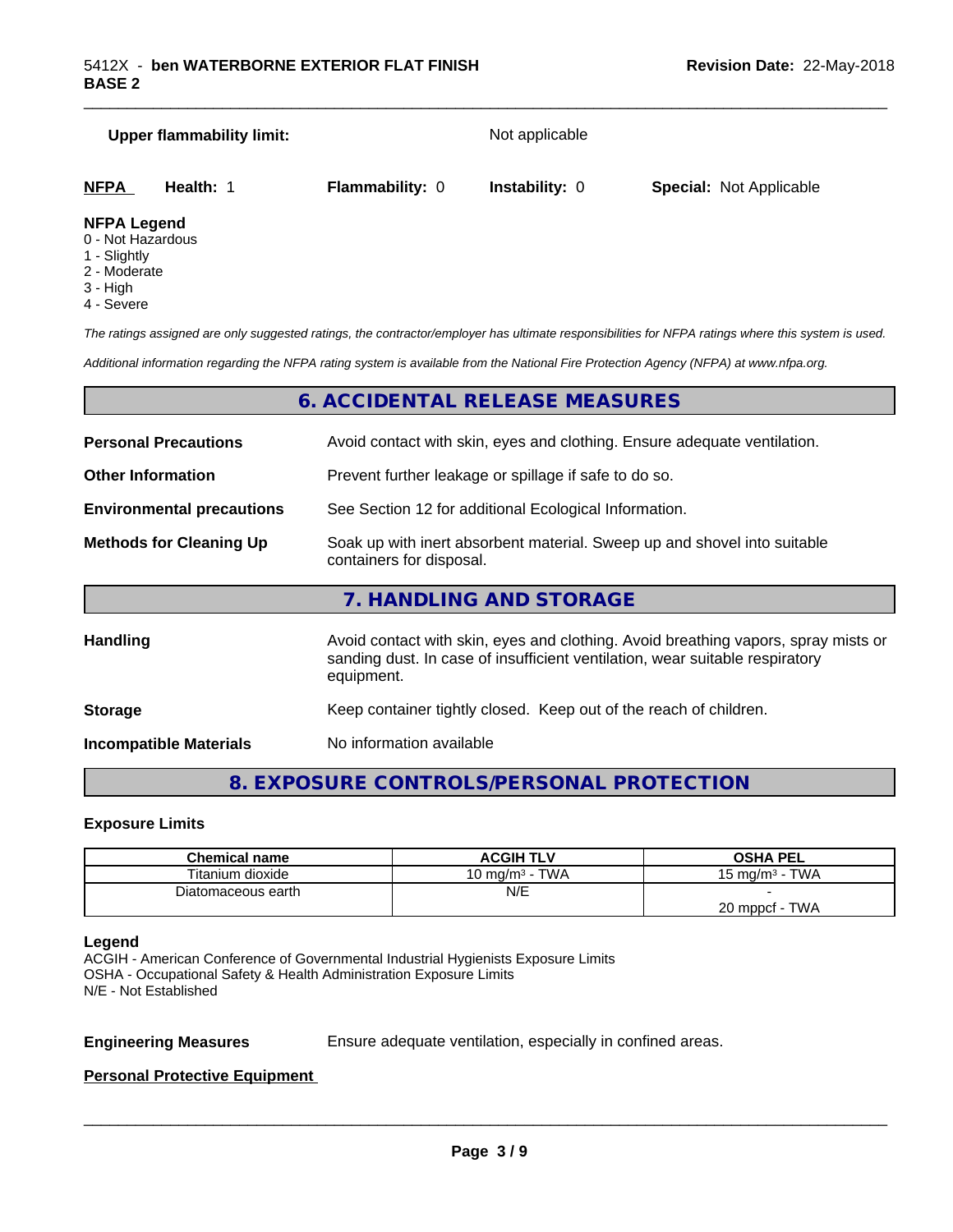| <b>Eye/Face Protection</b>    | Safety glasses with side-shields.                                        |
|-------------------------------|--------------------------------------------------------------------------|
| <b>Skin Protection</b>        | Protective gloves and impervious clothing.                               |
| <b>Respiratory Protection</b> | In case of insufficient ventilation wear suitable respiratory equipment. |
| <b>Hygiene Measures</b>       | Avoid contact with skin, eyes and clothing. Remove and wash contaminated |

## **9. PHYSICAL AND CHEMICAL PROPERTIES**

clothing before re-use. Wash thoroughly after handling.

**Appearance** liquid **Odor** little or no odor **Odor Threshold No information available No information available Density (lbs/gal)** 10.7 - 11.1 **Specific Gravity** 1.28 - 1.33 **pH** No information available **Viscosity (cps)** No information available **Solubility(ies)** No information available **Water solubility Water solubility Water solubility Water solubility Water solubility Water solution Evaporation Rate No information available No information available Vapor pressure @20 °C (kPa)** No information available **Vapor density No information available Wt. % Solids** 45 - 55 **Vol. % Solids** 30 - 40 **Wt. % Volatiles** 45 - 55 **Vol. % Volatiles** 60 - 70 **VOC Regulatory Limit (g/L)** < 50 **Boiling Point (°F)** 212 **Boiling Point**  $(^{\circ}C)$  100 **Freezing Point (°F)** 32 **Freezing Point (°C)** 0 **Flash Point (°F)**<br> **Flash Point (°C)**<br> **Flash Point (°C)**<br> **Point (°C) Flash Point (°C) Method** Not applicable **Flammability (solid, gas)** Not applicable **Upper flammability limit:** Not applicable **Lower flammability limit:** Not applicable **Autoignition Temperature (°F)** No information available **Autoignition Temperature (°C)** No information available **Decomposition Temperature (°F)**<br> **Decomposition Temperature (°C)**<br>
No information available **Decomposition Temperature (°C)**<br>Partition coefficient

**No information available** 

\_\_\_\_\_\_\_\_\_\_\_\_\_\_\_\_\_\_\_\_\_\_\_\_\_\_\_\_\_\_\_\_\_\_\_\_\_\_\_\_\_\_\_\_\_\_\_\_\_\_\_\_\_\_\_\_\_\_\_\_\_\_\_\_\_\_\_\_\_\_\_\_\_\_\_\_\_\_\_\_\_\_\_\_\_\_\_\_\_\_\_\_\_

## **10. STABILITY AND REACTIVITY**

| <b>Reactivity</b>             | Not Applicable                           |
|-------------------------------|------------------------------------------|
| <b>Chemical Stability</b>     | Stable under normal conditions.          |
| <b>Conditions to avoid</b>    | Prevent from freezing.                   |
| <b>Incompatible Materials</b> | No materials to be especially mentioned. |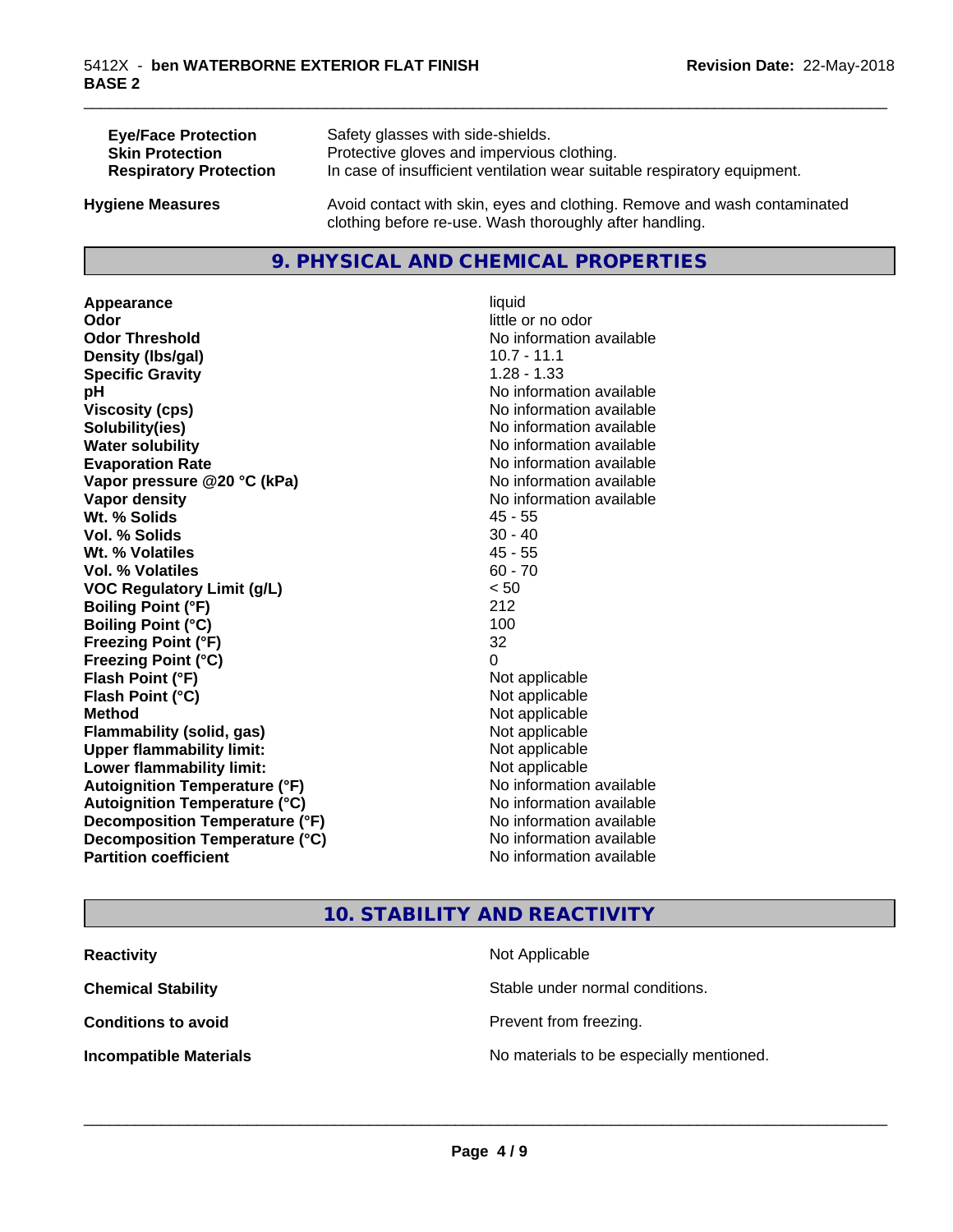| <b>Hazardous Decomposition Products</b>                                                                                                                                                                                                                                                                                                                                        | None under normal use.                                                                                                                                                                                                                                                                                                                                                                                                                                                                                                                                                           |
|--------------------------------------------------------------------------------------------------------------------------------------------------------------------------------------------------------------------------------------------------------------------------------------------------------------------------------------------------------------------------------|----------------------------------------------------------------------------------------------------------------------------------------------------------------------------------------------------------------------------------------------------------------------------------------------------------------------------------------------------------------------------------------------------------------------------------------------------------------------------------------------------------------------------------------------------------------------------------|
| <b>Possibility of hazardous reactions</b>                                                                                                                                                                                                                                                                                                                                      | None under normal conditions of use.                                                                                                                                                                                                                                                                                                                                                                                                                                                                                                                                             |
|                                                                                                                                                                                                                                                                                                                                                                                | 11. TOXICOLOGICAL INFORMATION                                                                                                                                                                                                                                                                                                                                                                                                                                                                                                                                                    |
| <b>Product Information</b>                                                                                                                                                                                                                                                                                                                                                     |                                                                                                                                                                                                                                                                                                                                                                                                                                                                                                                                                                                  |
| Information on likely routes of exposure                                                                                                                                                                                                                                                                                                                                       |                                                                                                                                                                                                                                                                                                                                                                                                                                                                                                                                                                                  |
| <b>Principal Routes of Exposure</b>                                                                                                                                                                                                                                                                                                                                            | Eye contact, skin contact and inhalation.                                                                                                                                                                                                                                                                                                                                                                                                                                                                                                                                        |
| <b>Acute Toxicity</b>                                                                                                                                                                                                                                                                                                                                                          |                                                                                                                                                                                                                                                                                                                                                                                                                                                                                                                                                                                  |
| <b>Product Information</b>                                                                                                                                                                                                                                                                                                                                                     | No information available                                                                                                                                                                                                                                                                                                                                                                                                                                                                                                                                                         |
|                                                                                                                                                                                                                                                                                                                                                                                | Symptoms related to the physical, chemical and toxicological characteristics                                                                                                                                                                                                                                                                                                                                                                                                                                                                                                     |
| <b>Symptoms</b>                                                                                                                                                                                                                                                                                                                                                                | No information available                                                                                                                                                                                                                                                                                                                                                                                                                                                                                                                                                         |
|                                                                                                                                                                                                                                                                                                                                                                                | Delayed and immediate effects as well as chronic effects from short and long-term exposure                                                                                                                                                                                                                                                                                                                                                                                                                                                                                       |
| Eye contact<br><b>Skin contact</b><br><b>Inhalation</b><br>Ingestion<br><b>Sensitization</b><br><b>Neurological Effects</b><br><b>Mutagenic Effects</b><br><b>Reproductive Effects</b><br><b>Developmental Effects</b><br><b>Target organ effects</b><br><b>STOT - single exposure</b><br><b>STOT - repeated exposure</b><br>Other adverse effects<br><b>Aspiration Hazard</b> | May cause slight irritation.<br>Substance may cause slight skin irritation. Prolonged or repeated contact may dry<br>skin and cause irritation.<br>May cause irritation of respiratory tract.<br>Ingestion may cause gastrointestinal irritation, nausea, vomiting and diarrhea.<br>No information available<br>No information available.<br>No information available.<br>No information available.<br>No information available.<br>No information available.<br>No information available.<br>No information available.<br>No information available.<br>No information available |
| <b>Numerical measures of toxicity</b><br><b>ATEmix (oral)</b>                                                                                                                                                                                                                                                                                                                  | 108068                                                                                                                                                                                                                                                                                                                                                                                                                                                                                                                                                                           |
| <b>Component Information</b>                                                                                                                                                                                                                                                                                                                                                   |                                                                                                                                                                                                                                                                                                                                                                                                                                                                                                                                                                                  |

Titanium dioxide LD50 Oral: > 10000 mg/kg (Rat)

#### **Carcinogenicity**

*The information below indicateswhether each agency has listed any ingredient as a carcinogen:.*

| <b>Chemical</b><br>name        | <b>IARC</b>                    | <b>NTP</b> | <b>OSHA</b> |
|--------------------------------|--------------------------------|------------|-------------|
|                                | . .<br>2B<br>Possible<br>Human |            | Listed<br>. |
| .<br>dioxide<br><b>itanium</b> | Carcinogen                     |            |             |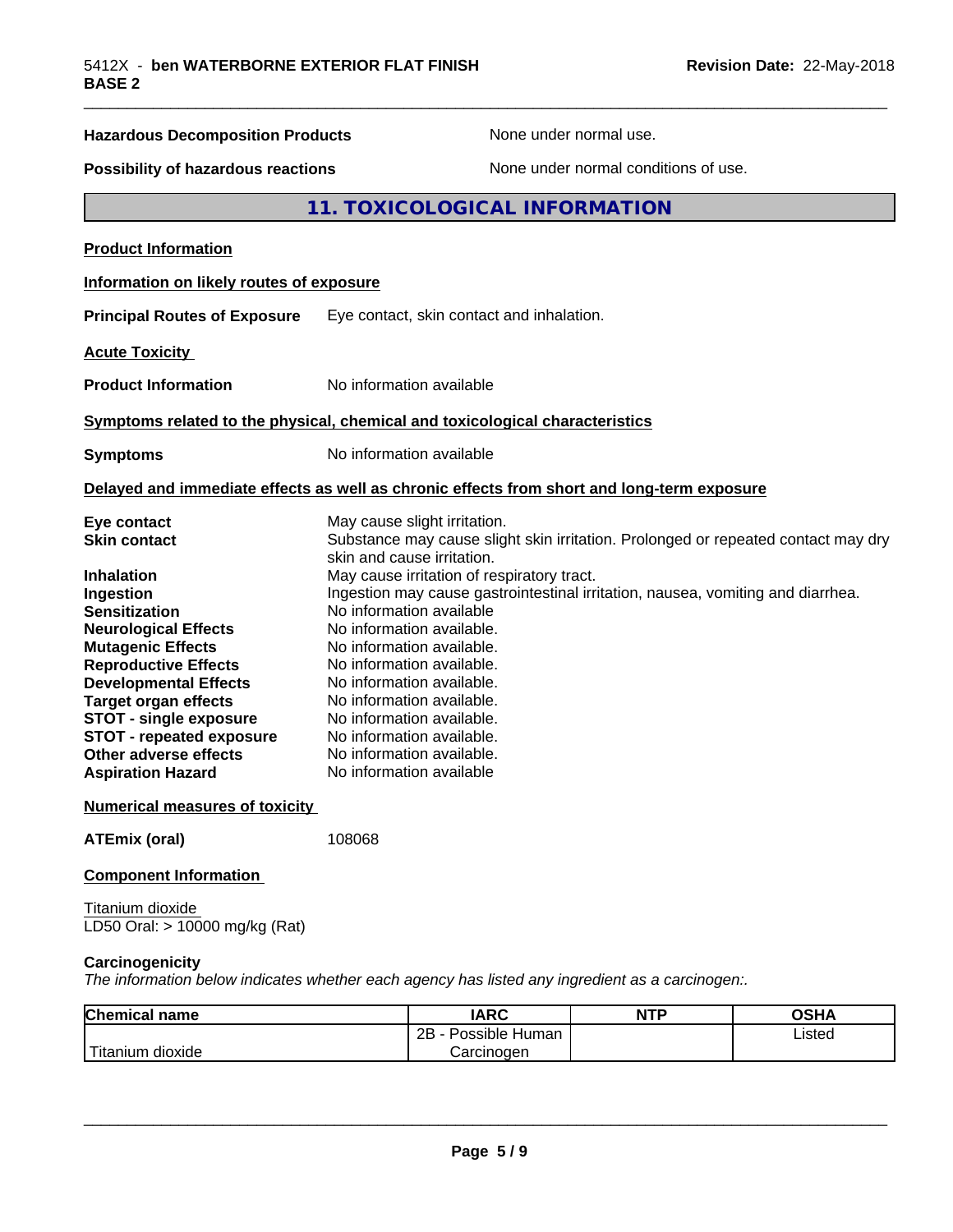• Although IARC has classified titanium dioxide as possibly carcinogenic to humans (2B), their summary concludes: "No significant exposure to titanium dioxide is thought to occur during the use of products in which titanium dioxide is bound to other materials, such as paint."

\_\_\_\_\_\_\_\_\_\_\_\_\_\_\_\_\_\_\_\_\_\_\_\_\_\_\_\_\_\_\_\_\_\_\_\_\_\_\_\_\_\_\_\_\_\_\_\_\_\_\_\_\_\_\_\_\_\_\_\_\_\_\_\_\_\_\_\_\_\_\_\_\_\_\_\_\_\_\_\_\_\_\_\_\_\_\_\_\_\_\_\_\_

#### **Legend**

IARC - International Agency for Research on Cancer NTP - National Toxicity Program OSHA - Occupational Safety & Health Administration

**12. ECOLOGICAL INFORMATION**

## **Ecotoxicity Effects**

The environmental impact of this product has not been fully investigated.

## **Product Information**

#### **Acute Toxicity to Fish**

No information available

### **Acute Toxicity to Aquatic Invertebrates**

No information available

#### **Acute Toxicity to Aquatic Plants**

No information available

#### **Persistence / Degradability**

No information available.

#### **Bioaccumulation**

No information available.

#### **Mobility in Environmental Media**

No information available.

#### **Ozone**

No information available

## **Component Information**

#### **Acute Toxicity to Fish**

Titanium dioxide  $LC50:$  > 1000 mg/L (Fathead Minnow - 96 hr.)

## **Acute Toxicity to Aquatic Invertebrates**

No information available

#### **Acute Toxicity to Aquatic Plants**

No information available

**13. DISPOSAL CONSIDERATIONS**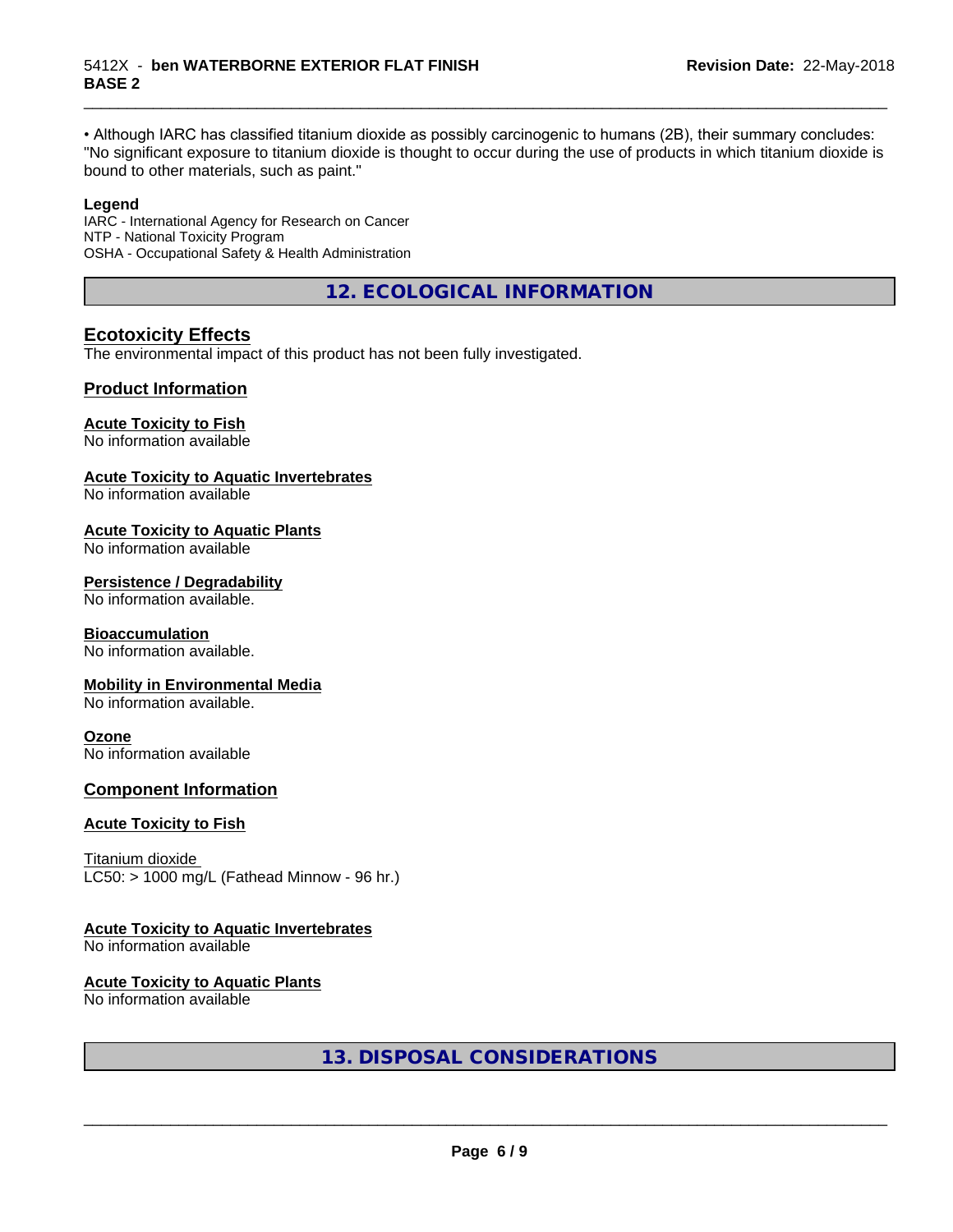| <b>Waste Disposal Method</b> | Dispose of in accordance with federal, state, and local regulations. Local<br>requirements may vary, consult your sanitation department or state-designated<br>environmental protection agency for more disposal options. |
|------------------------------|---------------------------------------------------------------------------------------------------------------------------------------------------------------------------------------------------------------------------|
|                              | 14. TRANSPORT INFORMATION                                                                                                                                                                                                 |
| <b>DOT</b>                   | Not regulated                                                                                                                                                                                                             |
| <b>ICAO / IATA</b>           | Not regulated                                                                                                                                                                                                             |
| <b>IMDG / IMO</b>            | Not regulated                                                                                                                                                                                                             |
|                              | <b>15. REGULATORY INFORMATION</b>                                                                                                                                                                                         |
|                              |                                                                                                                                                                                                                           |

\_\_\_\_\_\_\_\_\_\_\_\_\_\_\_\_\_\_\_\_\_\_\_\_\_\_\_\_\_\_\_\_\_\_\_\_\_\_\_\_\_\_\_\_\_\_\_\_\_\_\_\_\_\_\_\_\_\_\_\_\_\_\_\_\_\_\_\_\_\_\_\_\_\_\_\_\_\_\_\_\_\_\_\_\_\_\_\_\_\_\_\_\_

## **International Inventories**

| <b>TSCA: United States</b> | Yes - All components are listed or exempt. |
|----------------------------|--------------------------------------------|
| <b>DSL: Canada</b>         | Yes - All components are listed or exempt. |

## **Federal Regulations**

#### **SARA 311/312 hazardous categorization**

| Acute health hazard               | No |
|-----------------------------------|----|
| Chronic Health Hazard             | Nο |
| Fire hazard                       | No |
| Sudden release of pressure hazard | Nο |
| Reactive Hazard                   | Nο |

#### **SARA 313**

Section 313 of Title III of the Superfund Amendments and Reauthorization Act of 1986 (SARA). This product contains a chemical or chemicals which are subject to the reporting requirements of the Act and Title 40 of the Code of Federal Regulations, Part 372:

*None*

**Clean Air Act,Section 112 Hazardous Air Pollutants (HAPs) (see 40 CFR 61)**

This product contains the following HAPs:

*None*

## **US State Regulations**

**California Proposition 65**

**AVIMARNING:** Cancer and Reproductive Harm– www.P65warnings.ca.gov

#### **State Right-to-Know**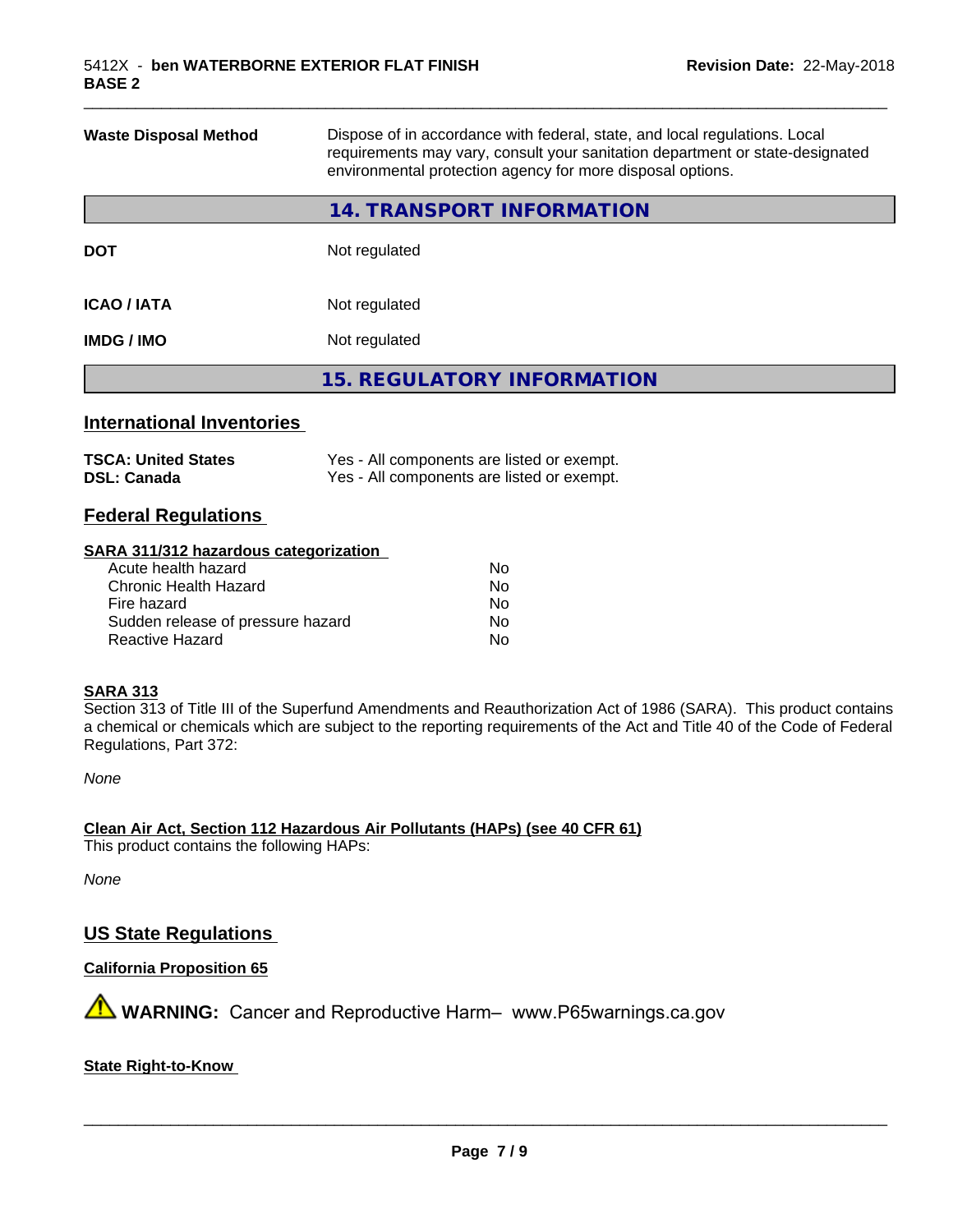| Chemical<br><b>name</b> | - -<br><b>Massachusetts</b> | . Jersev<br>New | Pennsvlvania |
|-------------------------|-----------------------------|-----------------|--------------|
| dioxide<br>l itanıum    |                             |                 |              |
| earth<br>Diatomaceous   |                             |                 |              |

#### **Legend**

X - Listed

## **16. OTHER INFORMATION**

| <b>HMIS</b> |  |
|-------------|--|
|-------------|--|

**Health: 1 Flammability: 0 Reactivity: 0 PPE: -**

\_\_\_\_\_\_\_\_\_\_\_\_\_\_\_\_\_\_\_\_\_\_\_\_\_\_\_\_\_\_\_\_\_\_\_\_\_\_\_\_\_\_\_\_\_\_\_\_\_\_\_\_\_\_\_\_\_\_\_\_\_\_\_\_\_\_\_\_\_\_\_\_\_\_\_\_\_\_\_\_\_\_\_\_\_\_\_\_\_\_\_\_\_

#### **HMIS Legend**

- 0 Minimal Hazard
- 1 Slight Hazard
- 2 Moderate Hazard
- 3 Serious Hazard
- 4 Severe Hazard
- **Chronic Hazard**

X - Consult your supervisor or S.O.P. for "Special" handling instructions.

*Note: The PPE rating has intentionally been left blank. Choose appropriate PPE that will protect employees from the hazards the material will present under the actual normal conditions of use.*

*Caution: HMISÒ ratings are based on a 0-4 rating scale, with 0 representing minimal hazards or risks, and 4 representing significant hazards or risks. Although HMISÒ ratings are not required on MSDSs under 29 CFR 1910.1200, the preparer, has chosen to provide them. HMISÒ ratings are to be used only in conjunction with a fully implemented HMISÒ program by workers who have received appropriate HMISÒ training. HMISÒ is a registered trade and service mark of the NPCA. HMISÒ materials may be purchased exclusively from J. J. Keller (800) 327-6868.*

 **WARNING!** If you scrape, sand, or remove old paint, you may release lead dust. LEAD IS TOXIC. EXPOSURE TO LEAD DUST CAN CAUSE SERIOUS ILLNESS, SUCH AS BRAIN DAMAGE, ESPECIALLY IN CHILDREN. PREGNANT WOMEN SHOULD ALSO AVOID EXPOSURE.Wear a NIOSH approved respirator to control lead exposure. Clean up carefully with a HEPA vacuum and a wet mop. Before you start, find out how to protect yourself and your family by contacting the National Lead Information Hotline at 1-800-424-LEAD or log on to www.epa.gov/lead.

| <b>Prepared By</b>      | <b>Product Stewardship Department</b><br>Benjamin Moore & Co.<br>101 Paragon Drive<br>Montvale, NJ 07645<br>800-225-5554 |
|-------------------------|--------------------------------------------------------------------------------------------------------------------------|
| <b>Revision Date:</b>   | 22-May-2018                                                                                                              |
| <b>Revision Summary</b> | Not available                                                                                                            |

Disclaimer

The information contained herein is presented in good faith and believed to be accurate as of the effective date shown above. This information is furnished without warranty of any kind. Employers should use this information only as a **supplement to other information gathered by them and must make independent determination of suitability and** completeness of information from all sources to assure proper use of these materials and the safety and health of employees. Any use of this data and information must be determined by the user to be in accordance with applicable **federal, provincial, and local laws and regulations.**